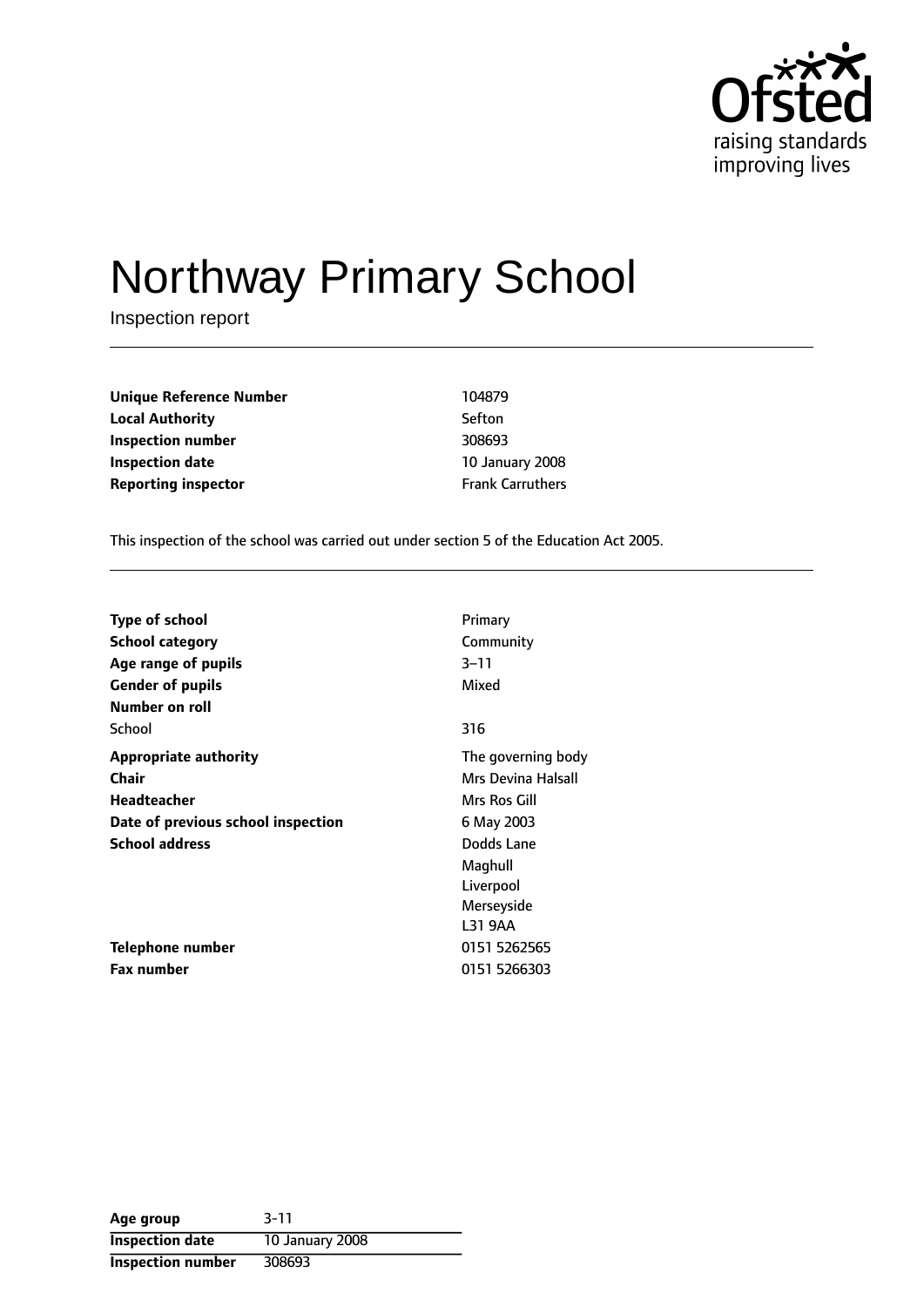.

© Crown copyright 2008

#### Website: www.ofsted.gov.uk

This document may be reproduced in whole or in part for non-commercial educational purposes, provided that the information quoted is reproduced without adaptation and the source and date of publication are stated.

Further copies of this report are obtainable from the school. Under the Education Act 2005, the school must provide a copy of this report free of charge to certain categories of people. A charge not exceeding the full cost of reproduction may be made for any other copies supplied.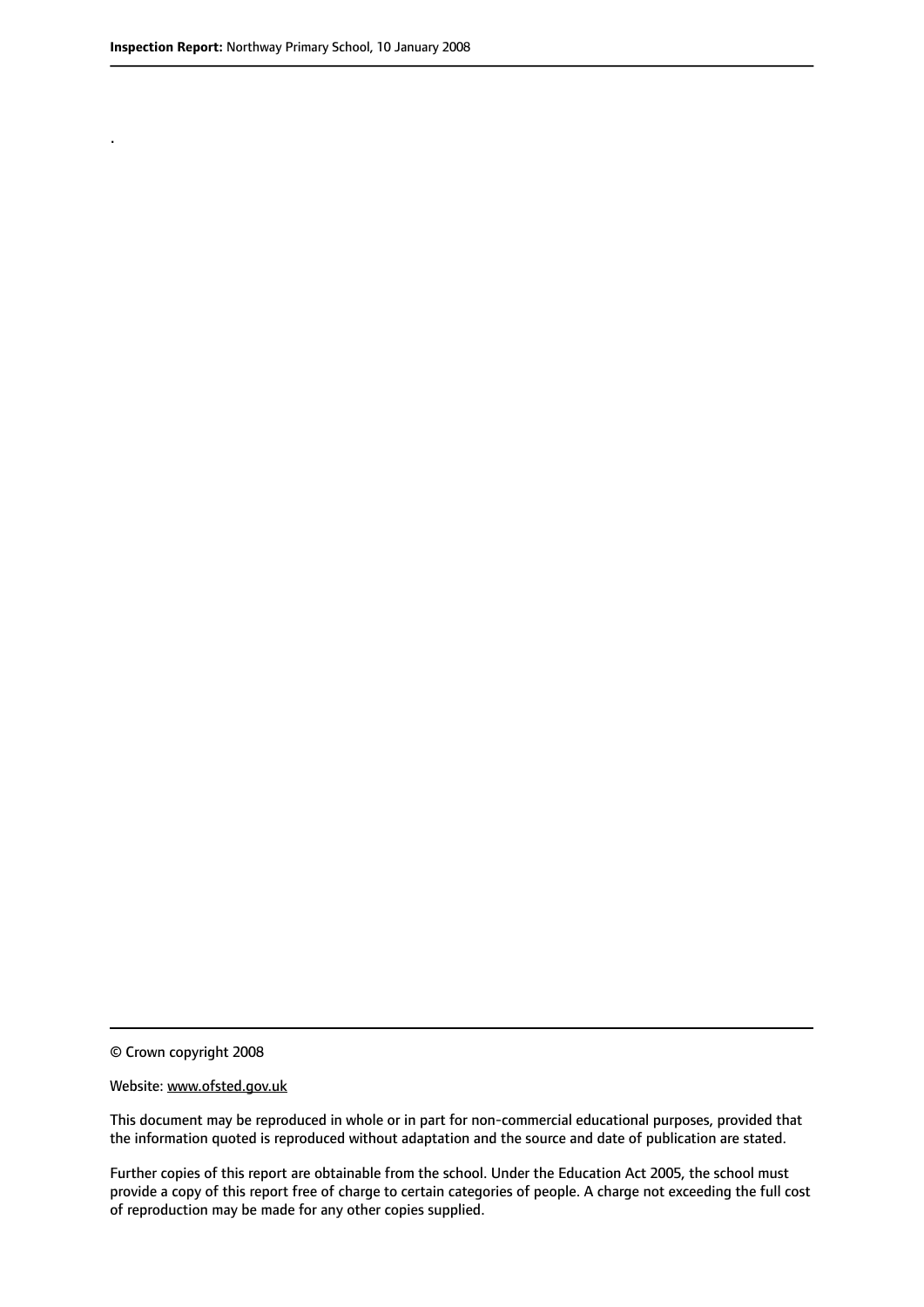## **Introduction**

The inspection was carried out by two Additional Inspectors.

Inspectors evaluated the overall effectiveness of the school and investigated the following issues: provision for pupils with learning difficulties and/or disabilities; pupils' personal development and well-being; the care, guidance and support the school provides; the achievement of pupils and provision in the Foundation Stage. Evidence was gathered from observations of lessons, data about past performance, discussions with the chair and vice-chair of governors, senior and other members of staff as well as pupils, and a scrutiny of school documents and parent questionnaires. Other aspects of the school's work were not investigated in as much detail, but inspectors found no evidence to suggest that the school's own assessments as given in its self-evaluation form were not justified, and these have been included where appropriate in the report.

### **Description of the school**

This above average sized primary school serves a residential area north of Liverpool. The proportion of pupils who come from beyond the immediate area of school is increasing and is more than at the time of the last inspection. The proportion of pupils eligible for free school meals is below the national average. The school accommodates pupils with specific learning difficulties (dyslexia) and consequently the proportion of pupils with statements of special educational need is twice the national average. Overall, however, the proportion of pupils with learning difficulties and/or disabilities in the school is average. Almost all pupils are of White British origin with a small proportion from minority ethnic heritage. None is at the early stages of learning English as an additional language. The school has gained the Investors in People Award, National Healthy Schools Award, the Basic Skills Quality Mark, the Activemark and Artsmark.

#### **Key for inspection grades**

| Grade 1 | Outstanding  |
|---------|--------------|
| Grade 2 | Good         |
| Grade 3 | Satisfactory |

Grade 4 Inadequate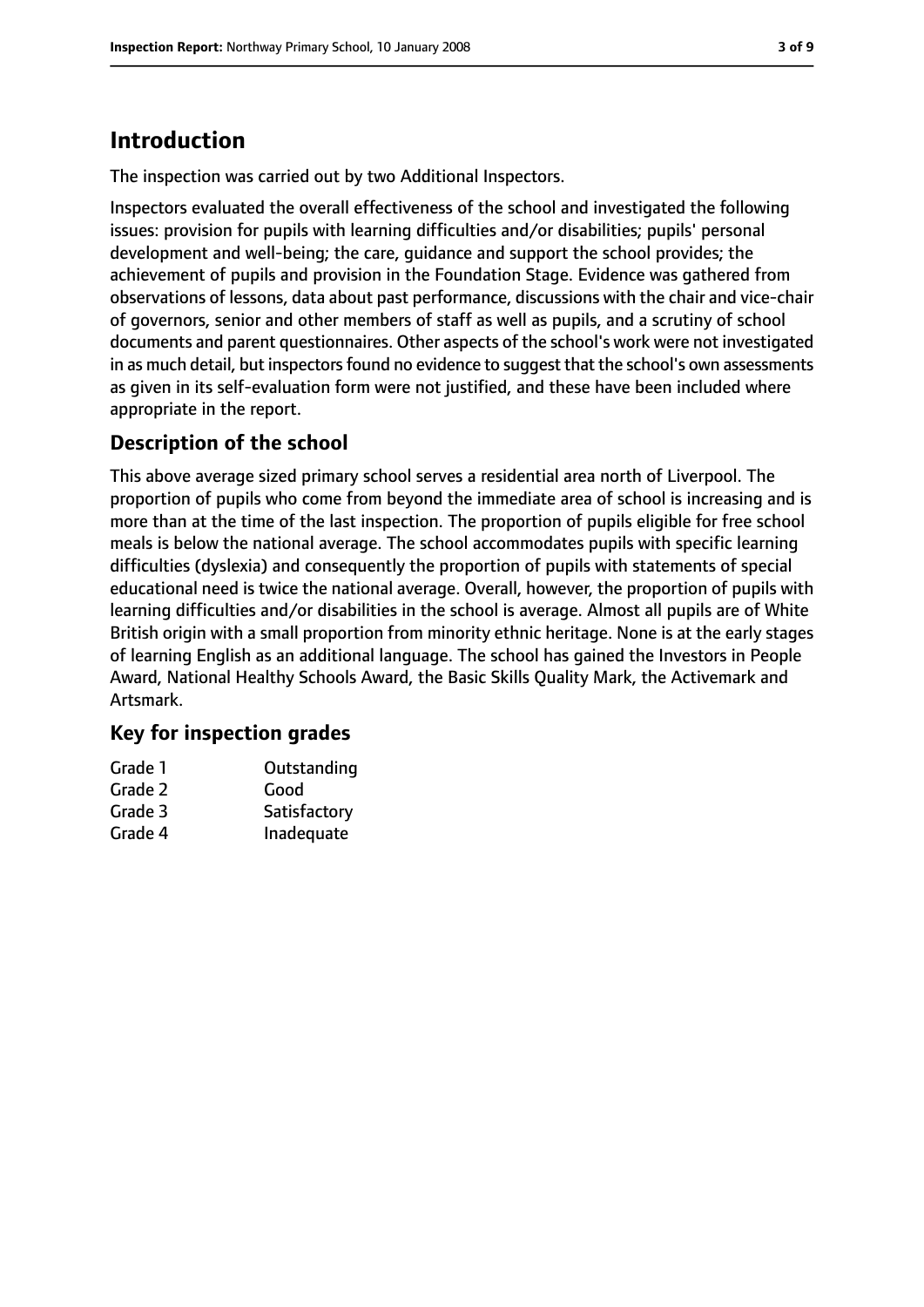## **Overall effectiveness of the school**

#### **Grade: 2**

The school provides a good education for its pupils and has a number of outstanding features. These are: the way the school provides for pupils who have learning difficulties and/or disabilities; pupils' personal development and well-being; the care, guidance and support for pupils; and the leadership of the headteacher.

Pupils achieve well. From levels of attainment that are broadly in line with expected levels on entry to the Nursery, they reach standards in Year 6 that are above average in English, mathematics and science. This is achieved through good quality teaching, rigorous assessment of how well pupils are doing and marking of their work so that the pupils learn how to improve.

Standards in Year 6 have fluctuated in recent years and are adversely affected by variations in the proportion of pupils with additional needs and by the inward mobility of pupils from other schools, often beyond the immediate locality. Parents are frequently attracted to the school because of its very good reputation helping pupils with additional needs. Pupils with learning difficulties and/or disabilities often make outstanding progress thanks to the high quality support they receive from staff in the resourced learning base as well as those who help pupils in mainstream classes. All groups of pupils make at least the progress expected of them in Key Stage 2. However, last year, the proportion of the more able pupils reaching the higher Level 5 in English was lower than the school expected. The school is aware of the need to address this and is taking steps, for example by introducing improvements to the teaching of writing, to help all pupils to do better. It is this relative weakness in achievement by the more able that prevents achievement from being better than good at the moment. Nevertheless, pupils in the current Year 6 are on course to meet the challenging targets set for them. Progress is very good in Key Stage 1 classes and at the end of Year 2, standards in reading, writing and mathematics are consistently well above average.

Pupils' spiritual, moral, social and cultural development is outstanding. Pupils enjoy school very much, behave well and develop an excellent awareness of how to be safe and lead a healthy and fit lifestyle. They speak enthusiastically about lessons and report that teachers make the lessons fun. Pupils help to make the school an enjoyable and safe place to be, for example through their roles as school councilors, play leaders and peer mediators. They develop well the essential skills of cooperative behaviour and independence in learning, which help them when they begin secondary education. Attendance, which has improved since the last inspection, and punctuality are good.

The quality of teaching, learning and the curriculum is good with outstanding features. Relationships among staff and pupils are very good so that pupils listen well and readily join in discussions. There are examples of outstanding lessons, which have features such as teachers' excellent subject knowledge and high expectations and use of a wide range of teaching strategies and styles. For instance, in one English lesson the teacher, dressed as a detective, helped to enthuse pupils in their work of deduction. New technology, such as interactive whiteboards, is used exceptionally well and stimulates pupils' skills of independence and research. Teaching assistants make a big contribution to all aspects of pupils' learning, especially in helping those with additional needs.

The curriculum is being enhanced through creating links between subjects and emphasising creativity. Personal, social and health education makes a very good contribution to pupils' emotional development, understanding of personal relationships and how to lead a healthy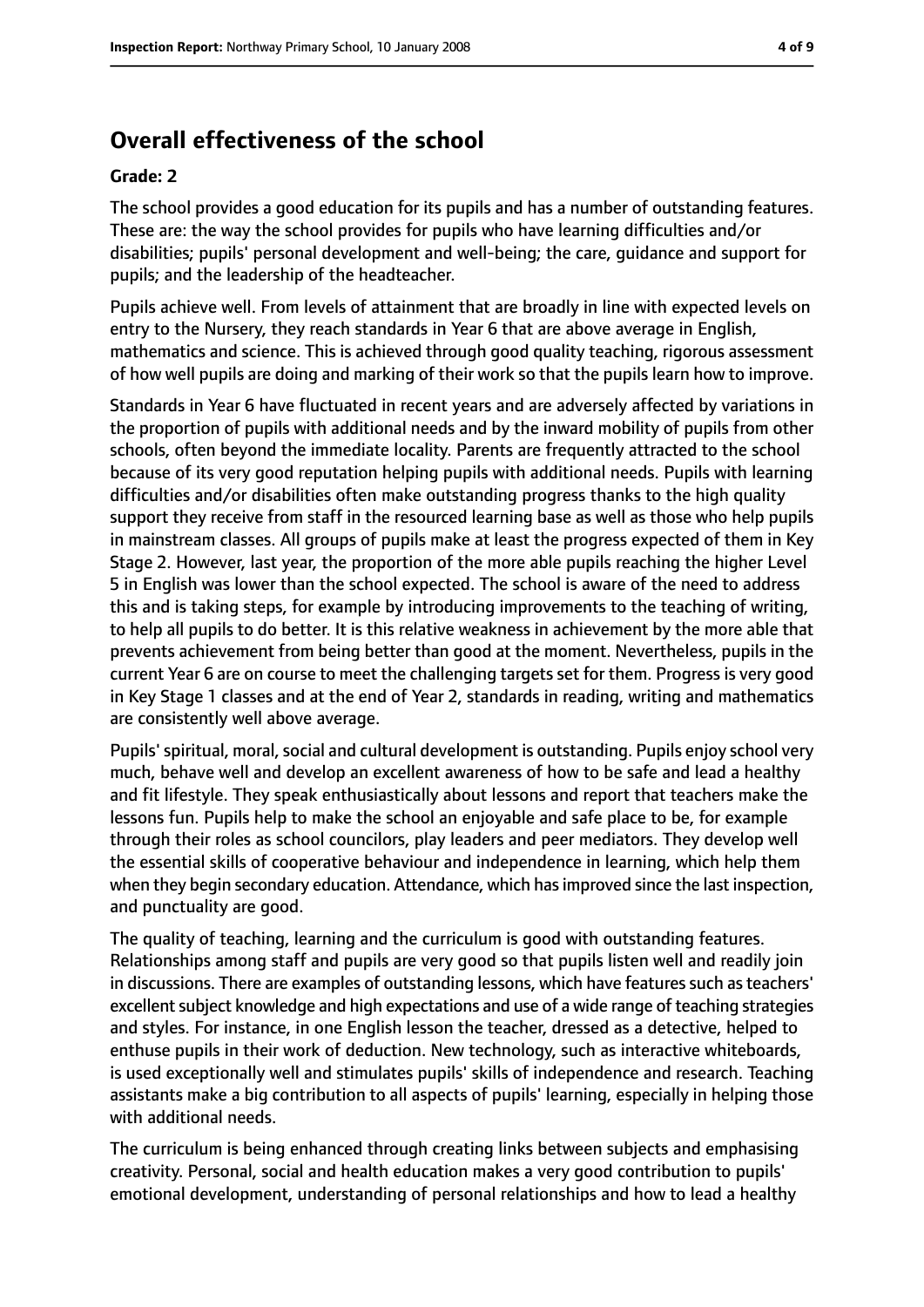and fit lifestyle. French is taught from Year 2 onward. In addition, there is an extensive range of popular clubs and activities after school and a valuable residential experience for pupils.

There are several key features of the high quality care, guidance and support provided for pupils. Partnerships with other schools, parents and external agencies are outstanding and have significant benefit for pupils. The school has responded very well to a key issue in the last inspection report to improve assessment, and has developed excellent systems to keep track of pupils' achievement. Staff quickly identify any signs of underachievement and then intervene with group work and one-to-one support or change their class teaching, for example to improve pupils' writing. All staff know the pupils exceptionally well and pupils report that staff often recognise when things are not going well and help even before being approached.

Parents say their children enjoy school very much, behave well, and that staff are warm and welcoming. The return rate of the questionnaires sent to parents by the inspection team was excellent and the great majority wrote highly complimentary comments about the work of the school. Many endorse the view of one who wrote, 'I can only praise the school and all who work in it, from head to caretaker.'

Leadership, management and governance are good. There is outstanding leadership by the headteacher, a senior leadership team that has good leadership and management skills, and an efficient governing body which is being led well by the recently appointed chairperson. School self-evaluation involves governors and staff well and leads to the key priorities in the current school improvement plan. The school's views match many of the judgements of this inspection, though it has underestimated its view of the pupils' personal development and well-being, and care, guidance and support. Since the last inspection, the school has made good progress and it has good capacity to improve. It provides good value for money overall and excellent value for money in assisting pupils with additional needs to do well.

#### **Effectiveness of the Foundation Stage**

#### **Grade: 2**

Children are well cared for and staff expectations for their progress are high. Children become confident and engage well with their learning, taking responsibility for what they do from an early age, choosing activities and enjoying helping. They make good progress so that by the end of the Reception year standards are above national expectations. Staff plan the activities together and all areas of learning are covered very well in classrooms. However, to make best use of the outdoor learning environment, part of it requires to be covered. Currently, it is used for all of the areas of learning but a covering would allow it to be more widely used. The Foundation Stage is well managed and organised. When staff spot any trend of decline in children's aptitudes they are quick to address the need by adapting how and what they teach. The transition into the Nursery, between classes and on to Year 1 is well planned and ensures that the curriculum meets the needs of all children.

#### **What the school should do to improve further**

- Raise the achievement of more able pupils in Key Stage 2 in English and mathematics so that more of them reach the higher levels.
- Improve outdoor provision for the children in the Foundation Stage.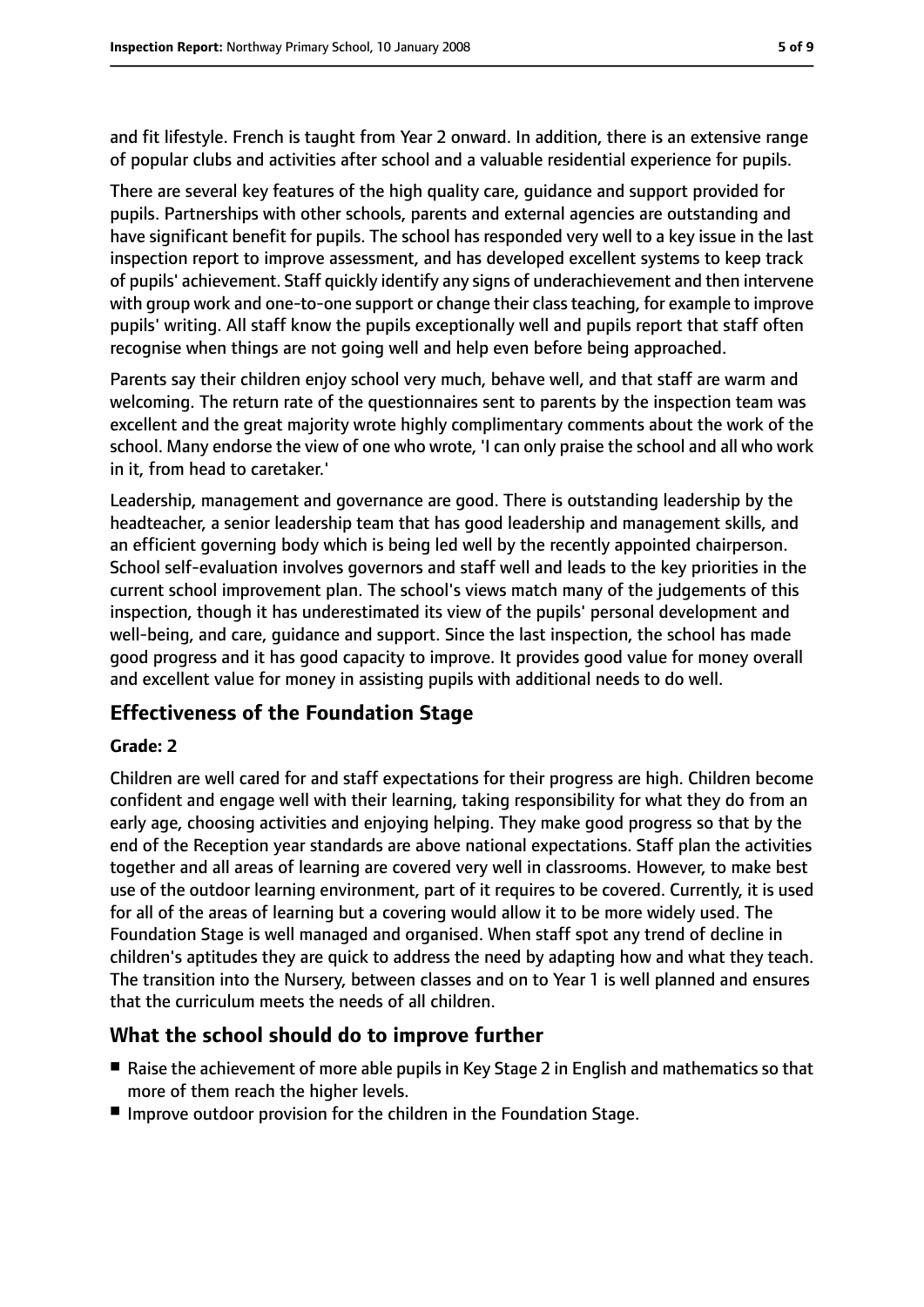**Any complaints about the inspection or the report should be made following the procedures set out in the guidance 'Complaints about school inspection', which is available from Ofsted's website: www.ofsted.gov.uk.**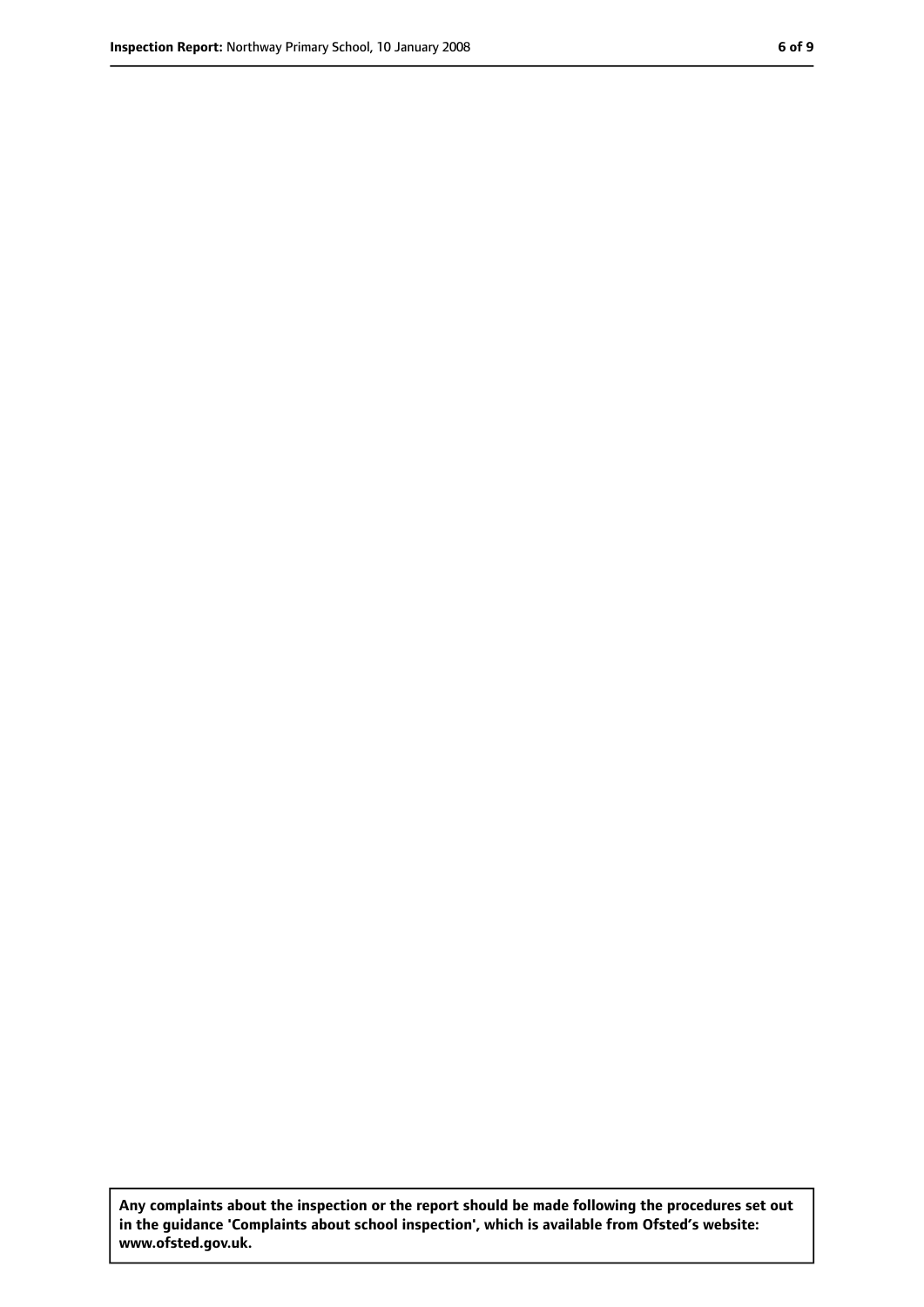#### **Annex A**

## **Inspection judgements**

| $^{\backprime}$ Key to judgements: grade 1 is outstanding, grade 2 good, grade 3 satisfactory, and | <b>School</b>  |
|----------------------------------------------------------------------------------------------------|----------------|
| arade 4 inadequate                                                                                 | <b>Overall</b> |

### **Overall effectiveness**

| How effective, efficient and inclusive is the provision of education, integrated<br>care and any extended services in meeting the needs of learners? |     |
|------------------------------------------------------------------------------------------------------------------------------------------------------|-----|
| Effective steps have been taken to promote improvement since the last<br>inspection                                                                  | Yes |
| How well does the school work in partnership with others to promote learners'<br>well-being?                                                         |     |
| The effectiveness of the Foundation Stage                                                                                                            |     |
| The capacity to make any necessary improvements                                                                                                      |     |

#### **Achievement and standards**

| How well do learners achieve?                                                                               |  |
|-------------------------------------------------------------------------------------------------------------|--|
| $\mathsf I$ The standards <sup>1</sup> reached by learners                                                  |  |
| How well learners make progress, taking account of any significant variations between<br>groups of learners |  |
| How well learners with learning difficulties and disabilities make progress                                 |  |

#### **Personal development and well-being**

| How good is the overall personal development and well-being of the<br>learners?                                  |  |
|------------------------------------------------------------------------------------------------------------------|--|
| The extent of learners' spiritual, moral, social and cultural development                                        |  |
| The extent to which learners adopt healthy lifestyles                                                            |  |
| The extent to which learners adopt safe practices                                                                |  |
| How well learners enjoy their education                                                                          |  |
| The attendance of learners                                                                                       |  |
| The behaviour of learners                                                                                        |  |
| The extent to which learners make a positive contribution to the community                                       |  |
| How well learners develop workplace and other skills that will contribute to<br>their future economic well-being |  |

#### **The quality of provision**

| How effective are teaching and learning in meeting the full range of the<br>learners' needs?          |  |
|-------------------------------------------------------------------------------------------------------|--|
| How well do the curriculum and other activities meet the range of needs<br>and interests of learners? |  |
| How well are learners cared for, quided and supported?                                                |  |

 $^1$  Grade 1 - Exceptionally and consistently high; Grade 2 - Generally above average with none significantly below average; Grade 3 - Broadly average to below average; Grade 4 - Exceptionally low.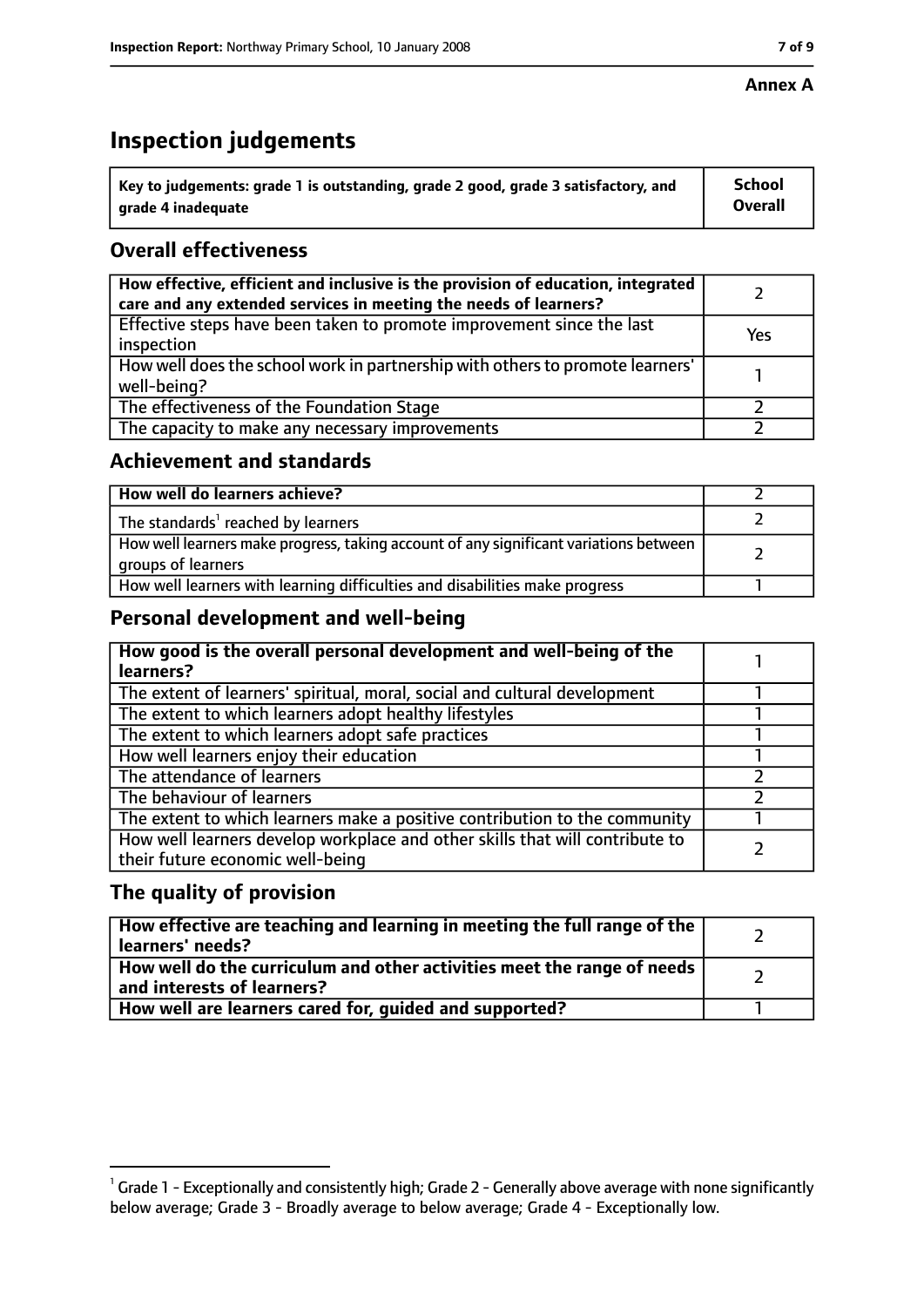## **Leadership and management**

| How effective are leadership and management in raising achievement<br>and supporting all learners?                                              |           |
|-------------------------------------------------------------------------------------------------------------------------------------------------|-----------|
| How effectively leaders and managers at all levels set clear direction leading<br>to improvement and promote high quality of care and education |           |
| How effectively leaders and managers use challenging targets to raise standards                                                                 |           |
| The effectiveness of the school's self-evaluation                                                                                               |           |
| How well equality of opportunity is promoted and discrimination tackled so<br>that all learners achieve as well as they can                     |           |
| How effectively and efficiently resources, including staff, are deployed to<br>achieve value for money                                          |           |
| The extent to which governors and other supervisory boards discharge their<br>responsibilities                                                  |           |
| Do procedures for safequarding learners meet current government<br>requirements?                                                                | Yes       |
| Does this school require special measures?                                                                                                      | <b>No</b> |
| Does this school require a notice to improve?                                                                                                   | No        |